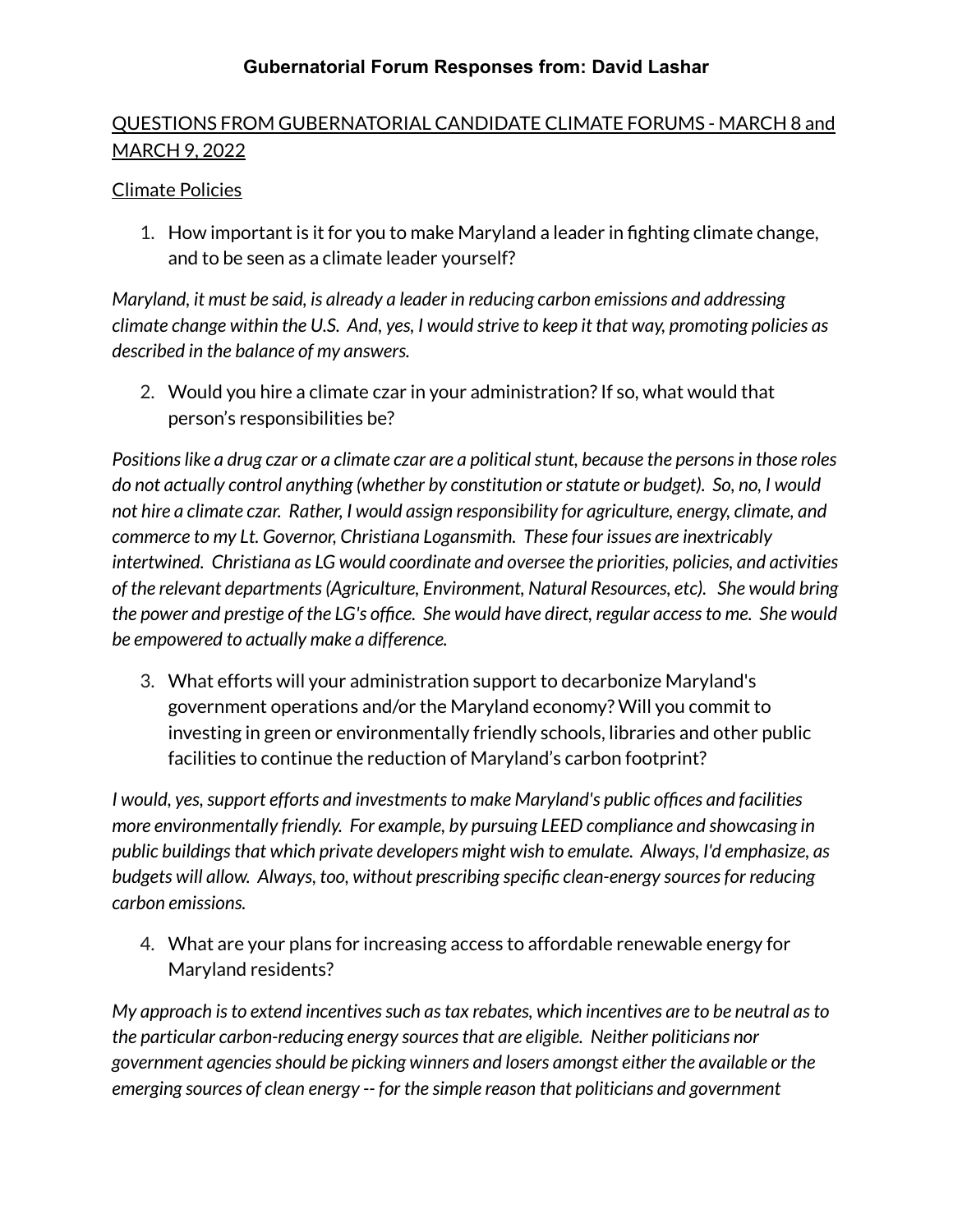*agencies possess an abysmal record of making good picks, whether in regard to energy or any other growth industry. We need to let consumers(whether individuals or organizations) pick from the range of clean-energy options available to them. And we need to let investors/producerssteadily expand the range of optionsthat are available by picking for themselves amongst the vast range ofshort-term and long-term optionsthat are emerging for clean energy asto where to put their growth capital. All of which decisions and choices by consumers and investors/producersI will be keen to encourage via market-neutral incentives, including special incentives on the consumerside for low-income and historically disadvantaged communities.*

5. Does nuclear power need to be part of Maryland's clean energy portfolio? How do you propose to safely store nuclear waste from the Calvert Cliffs plant?

*Yes, nuclear power needs to be part of Maryland's clean-energy portfolio. We need to sustain that which we already receive from Calvert Cliffs. And, while remaining true to the "level playing field" approach above, we need to promote the adoption of modern, modular nuclear power such as that being pioneered by Maryland's own X-energy in Rockville. Indeed, the more that an individual feels that we face an imminent climate catastrophe, the more imperative It becomes to support a broad portfolio of clean-energy sources. Quite simply, renewables such as solar and wind are not enough.*

*As for nuclear waste, the current approach of relying on the generators themselves to store the waste on their own accountability has been working. One of the reasons being that the amount* of the waste from the U.S. nuclear industry is not great in a physical sense: If the total amount *produced since the 1950s were to be placed on a single football field, the stack of canisters would be 30 to 50 feet high (the estimates vary). Thus, given the vital importance of nuclear power as a no-carbon energy source for at least some decades to come, I find the storage-related risks to be worthwhile.*

6. How would you commit to working with environmental justice advocacy organizations in Maryland to help you identify and select the heads of agencies and commissions responsible for protecting our environment? Do you feel the state should diversify the leaders on environmental commissions and in agencies?

*My administration will reflect the makeup and diversity of Maryland. My door will be open to justice-advocacy organizations. Civility and decency will be my hallmarks. Diminishment… rather than excitement... of suspicions and resentments is my resolve.* 

7. How will you prioritize and ensure funding allocated to address environmental injustice will be used in the communities impacted most by climate change – and who will oversee this effort?

*No matter what the funding lawfully passed in Maryland might be, I will work to best of my ability to make sure it goesto its designated purposes, even when I might disagree with the*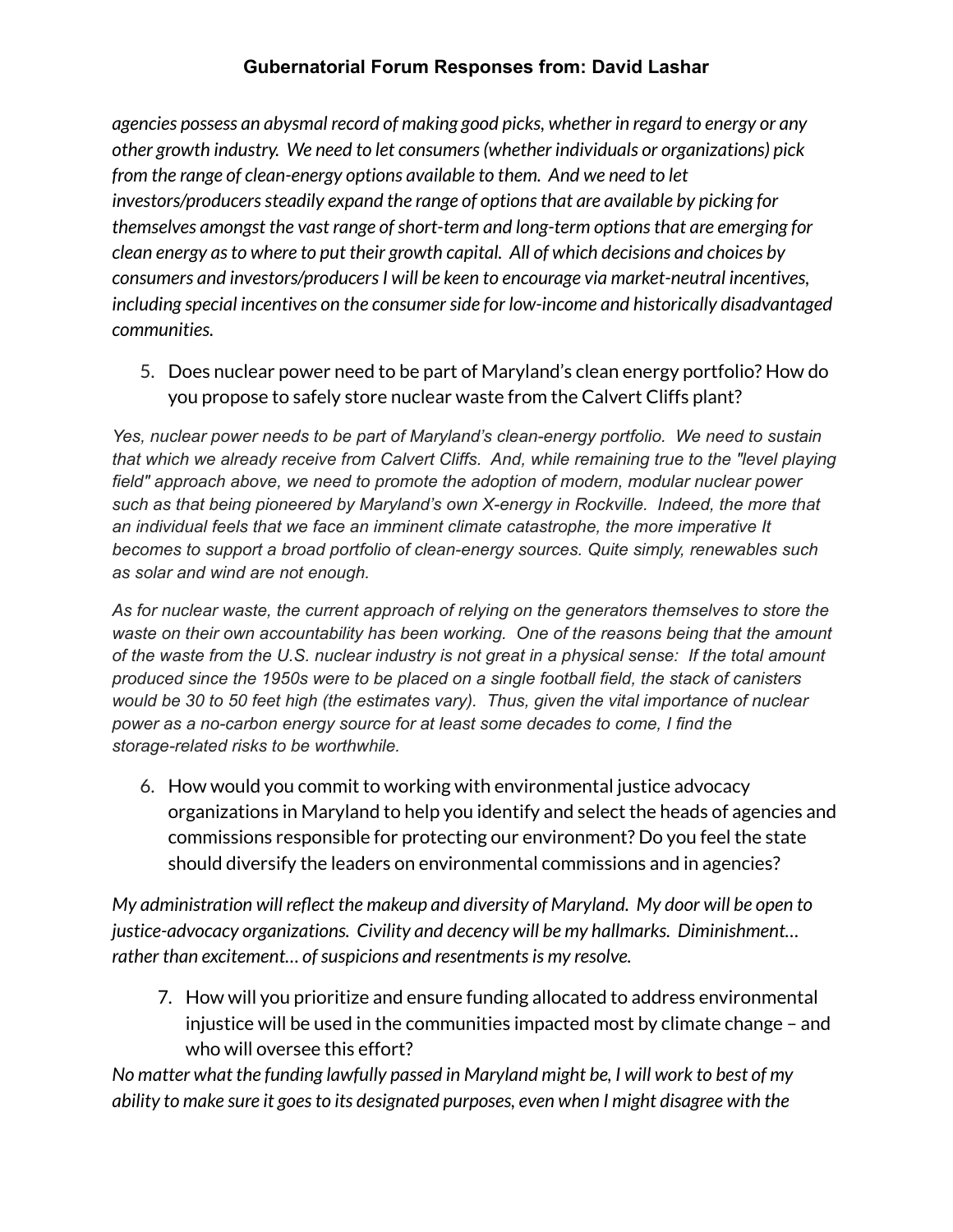*purposesthat were funded (which, to be clear, is a generalstatement about my approach, not a specific statement on environmentalspending). Moreover, having served in top-level operational rolesin Maryland's Dept. of Health, and having thereby learned the nitty-gritty of State procurement and administration that not even a Comptroller or a Cabinet member could reasonably be expected to know, I will make sure that the allocated funding not only goesto its purposes but also isspent with aslittle inefficiency and waste as any state government can achieve, notably by making sure that IT (which has been my professional career atsenior levels)* is overhauled in the State to perform at a vastly higher level than has been the case under Gov. *Hogan and his predecessors due to their failuresto understand and empower their own Departments of IT. Asfor who will be responsible, it will be me as Governor for budget, procurements, and IT (amongst other responsibilities, of course). And it will be Christiana Logansmith as my Lt. Governor for agriculture, energy, climate, and commerce. The two top officialsin the State government. What more could be asked?*

#### **Agriculture and Water Quality**

8. Agricultural runoff is widely accepted to be the biggest contributor to Chesapeake Bay pollution. How do you plan to reduce farm runoff? Have you accepted or do you plan to accept any campaign contributions from the poultry industry?

*Agricultural runoff doesindeed appear to be the biggest contributor to Chesapeake Bay pollution. But most of it by far is emanating from farms along the Susquehanna River in Pennsylvania and New York. Pennsylvania, at least, was a signatory to The Blueprint for the Bay, and needsto be held to its commitments under that plan. For which, I would as Governor ally with the Governor of Virginia for a joint effort through our respective Attorneys General to obtain compliance and progress. I would likewise seek to enlist the federal EPA for whatever it might be able to do to help. As a parallel tactic, I would heartily promote the creation or restoration of riparian buffersto mitigate agricultural runoff along the creeks and streams where it originates. Asfor the poultry industry, I vigorously support itsright to make its arguments and pressitsinterests within our democratic process. I will not vilify them or anyone else for doing so.* And it would be a severe case of false bravado for me to say, "I won't accept their donations," *when the real-world fact isthat as a third-party alternative to the Republicans and Democrats, I will not be offered any such donations. Our lobbying groupsin Maryland and America are just as invested in the two-party system as our media outlets have come to be. Which has created a crisisfor our democracy. Which is perhapsthe main reason that I decided to stand as an alternative.*

9. The state does not regulate or monitor emissions from poultry plants on the Shore, even though residents there have complained about ill effects from the ammonia and other greenhouse gasses. As governor, would you monitor this air quality?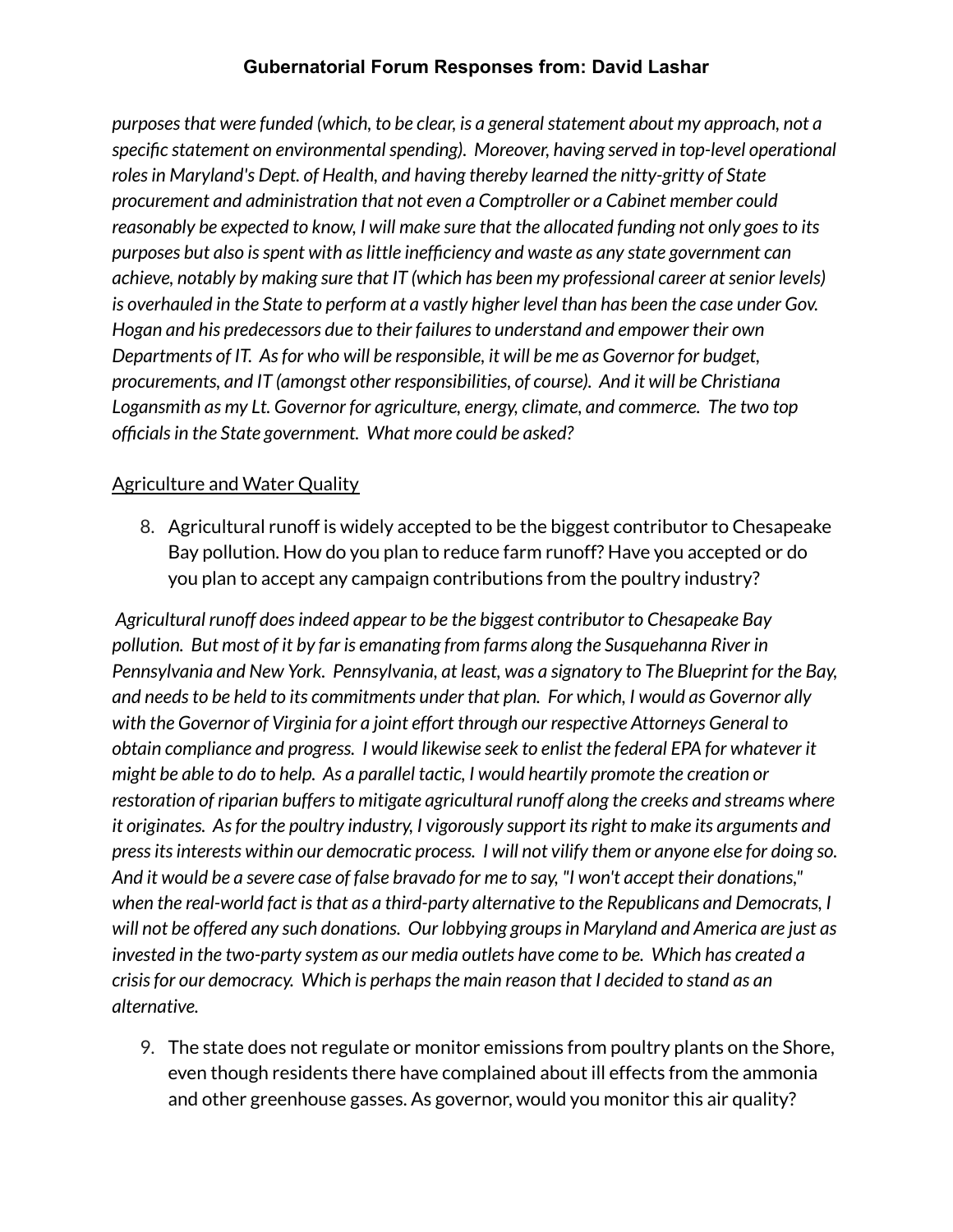*I am not necessarily opposed to monitoring air quality. But I would not as governorsupport measuresthat are singling out the poultry industry or any otherspecific industry for new costs and new regulations…. triply so at thistime, given the impact of pandemic shutdowns on the supply chain, paymentsfor workersto defer their returnsto work, and our accelerating inflation compliments of the Republicans and Democratsin Washington. Generally speaking, our elected officialsin Maryland need to show vastly more respect for the businessesthat generate paychecks acrossthe state… and provide usthe goods and servicesthat we consume in our day-to-day lives. In sum, I would as Governor need to learn more about these particular complaints and the reasonable optionsthat might be available for remedy before arriving at any policy.*

10.Plastics are a major source of pollution for fish and crabs. Individual cities have instituted plastic bag bills, but most jurisdictions do not have them, and the state does not have one, either. As governor, what would you do to reduce plastic and microplastics in our waterways? What measures will you take to require manufacturers and merchants to cover the true cost of their production and use of plastics?

*I* have not yet seen evidence that plastics are anywhere near the source of pollution and harm to *the Bay that agricultural runoff is. So, although it is alwaystempting for a candidate for office to pledge to "do something" on any issue raised, I will respond instead by re-iterating that by my read, the top prioritiesfor the Bay are 1) to mitigate runoff (from urban streets and suburban parking lots as well asrural farms) and 2) to promote a broad portfolio of clean-energy sourcesin Maryland. Those would be my top priorities. And Christiana's. We would look to county and local* governments to move on plastics as they might decide is their own priority for the *constituentsin their jurisdictions.*

## **Transportation**

11.Do you plan to revive the Red Line proposal in Baltimore? How would you make up for the economic development lost to Baltimore since Gov. Hogan killed the Red Line?

*I am firmly in support of an initiative and investment to provide modern east-west transportation in Baltimore. But I am firmly against reviving the boondoggle Red Line proposal with itstunnel under the Inner Harbor, which wasto deliver an old-school mode of transportation that is already low-ridership in Baltimore for north-south travel. Gov. Hogan was actually right to kill the Red Line in its proposed form. Where he was wrong wasto fail to engage with the Baltimore community to develop an alternative. I myself would do so. My ideasinclude a modern "on demand" fleet of buses, vans, and cars coordinated by modern IT to provide transportation thisis*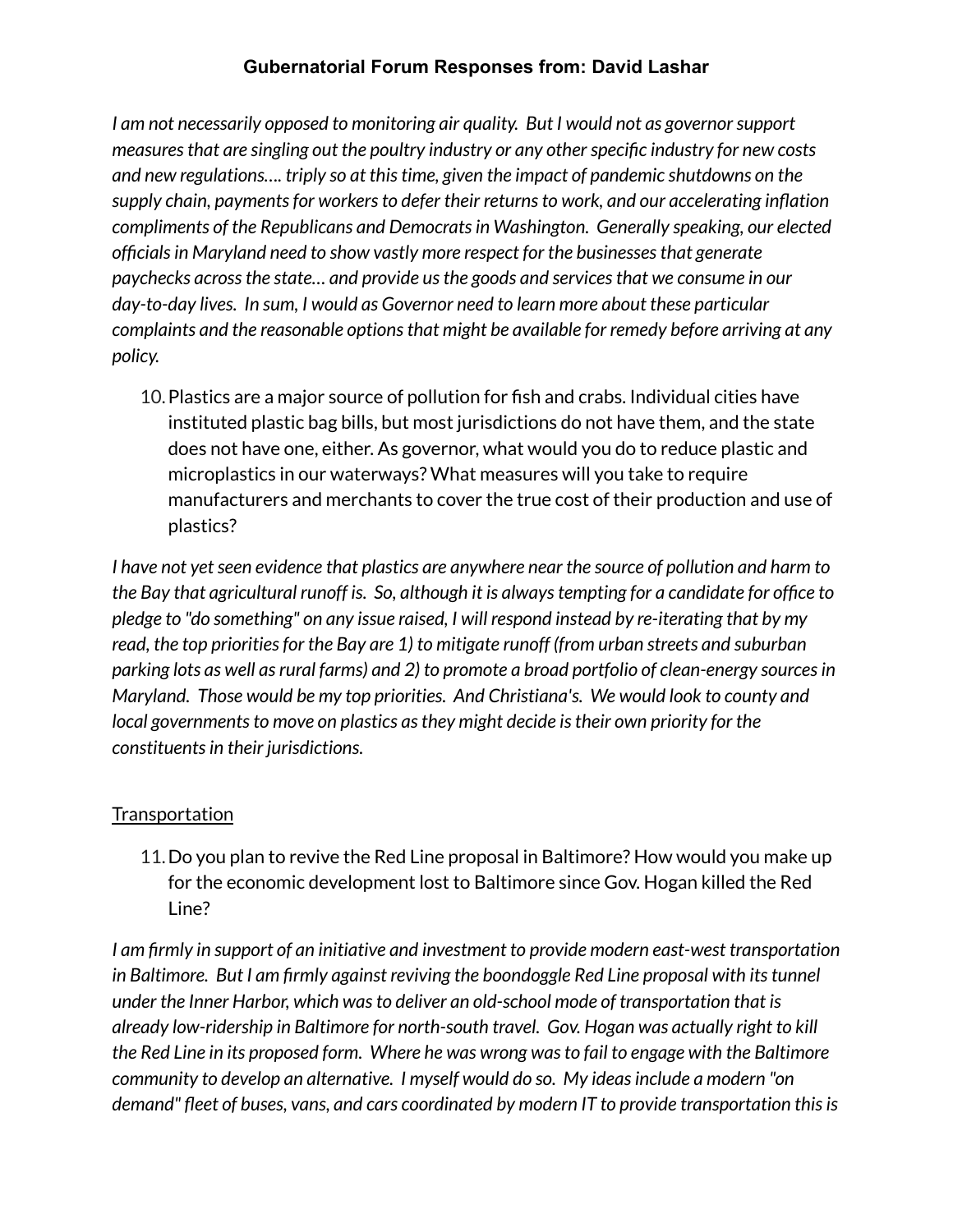*both agile and affordable; also quite possibly, a surface-level and/or above-ground rail line. Just not the Red Line asit was wrongly conceived and rightly canceled with its old-schoolsubway running under the Inner Harbor.*

12.Do you support proceeding with Gov. Hogan's plans to widen the Capital Beltway and Interstate 270? Do you anticipate that the next governor will be able to kill or alter the project?

*I am committed to solutionsfor mitigating congestion along I-495 and I-270. But not by pouring more concrete (a majorsource of carbon emissions, by the way) and not by aggravating traffic snarls via construction projectsfor yearsto come. Instead, we should look at innovative use of the concrete already poured. For example, "zip lanes" and/or "re-striping," both of which tactics recover new lanesfrom existing roadway… as Gov. Hogan deserves credit for having done on the Rt 50 bridge eastward acrossthe Severn River. Other tacticssurely exist, and we can look to innovative projectslike I-4 in Orlando for ideas. Which isto say, yes, action to relieve congestion, but not by pouring more lanes of concrete, which experience acrossthe country hasshown for decades will trigger only more development and traffic and congestion in the corridor,so is not a sustainable solution.*

13.During the pandemic, transit ridership has fallen across the country. Because Baltimore's workforce has a high percentage of essential workers, Baltimore's ridership fell about 55-60% compared to 94% in the California bay area. With two out of three jobs in our region requiring at least a 90-minute commute by public transportation, how would you determine the level of investments you would make in public transit services?

*I would rely on methods and expertsfrom the Federal Highway Administration and the Maryland Department of Transportation in order to come to a determination. I would emphasize that at least for knowledge workers… which is much of the workforce in the DC / Baltimore metro area… the pandemic has brought a change in modes of work that will permanently and perhaps dramatically change the need to commute, whether by personal vehicle or masstransit. So before coming to any major determinations, we do need to allow time for people and the economy to settle into our go-forward modes of work and travel. To do otherwise would be irresponsible.*

14.Shortly after coming to office, Gov. Hogan canceled the shovel-ready Red Line light rail project that would have brought 10,000 jobs in a five-year construction phase, dramatically reduced commute times, and \$3.0 - \$6.5 billion in transit-oriented-development. The Purple Line from Bethesda to New Carrollton was approved for construction and already has \$12.0 billion committed to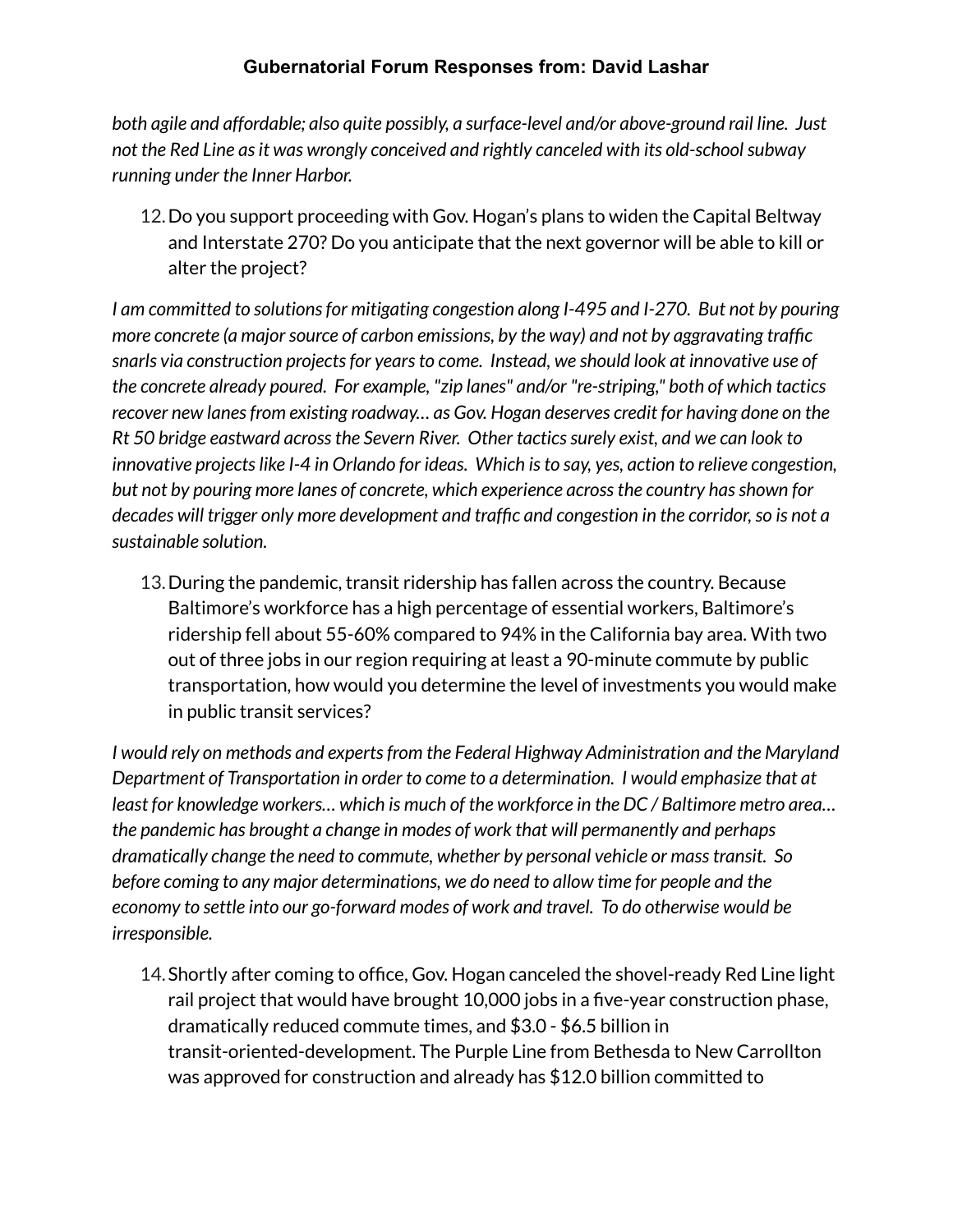development along its corridor. How would you make up for the economic development lost to Baltimore?

*Let me begin by reminding that just because a study saysthat benefits might accrue in prospect does not mean that the benefits will actually accrue in reality. Whether in private companies or public agencies, these kinds ofstudies alwaystell a very happy story so asto secure funding. So, we need to maintain ourskepticism. Thatsaid, I've already stated my commitment to a modern east-west transportation solution for Baltimore. And for completing the Purple Line, I am likewise committed,saying only that under a Lashar Administration, I myself would have intervened in the project (due to it being a strategic project for Maryland) at the early warning signals of delivery being amiss,so asto understand and remediate. If elected Governor, I* certainly will not retreat to The 2nd Floor of the State House as my ivory tower and safe space, as *some other Governors have done.*

#### Climate Mitigation Measures

15.We are losing many historic sites on the Eastern Shore, including Black churches, due to sea-level rise. The Maryland Historical Trust has very little funding to assist with rebuilding and relocating. How would you allocate resources to ensure we do not lose this history?

I want to start my response by saying that of all the questions in the survey, this one excited me *the most. Nothing against the other questions! But they are all in the nature of necessary-but-normal policy questions. This one allows me to open up a bit by sharing that amongst those whose writings have most influenced me are Nelson Mandela, MLK Jr, and Frederick Douglass. And further, of all the placesin the world in which I delight, our Eastern Shore isright there in my top most favorite. So, if elected Governor, I would be immensely gratified to use both the power and prestige of office to assist The Maryland Historical Trust in obtaining public grants AND raising private donationsto re-habilitate and/or re-locate historic Black churches. If indeed elected, I look forward to being held account to this promise.*

16.What efforts will your administration support to decarbonize Maryland's government operations and/or the Maryland economy? Will you commit to investing in green or environmentally friendly schools, libraries and other public facilities to continue the reduction of Maryland's carbon footprint?

*Per my previous answers, I do so commit. I have striven to be direct and informative in my answers,so I do not know what more to add, except that later thisspring, I will be releasing a more formalstatement on my ideasfor energy and climate, if indeed elected Governor. I appreciate the opportunity to have participated in both the sessions and this questionnaire for*